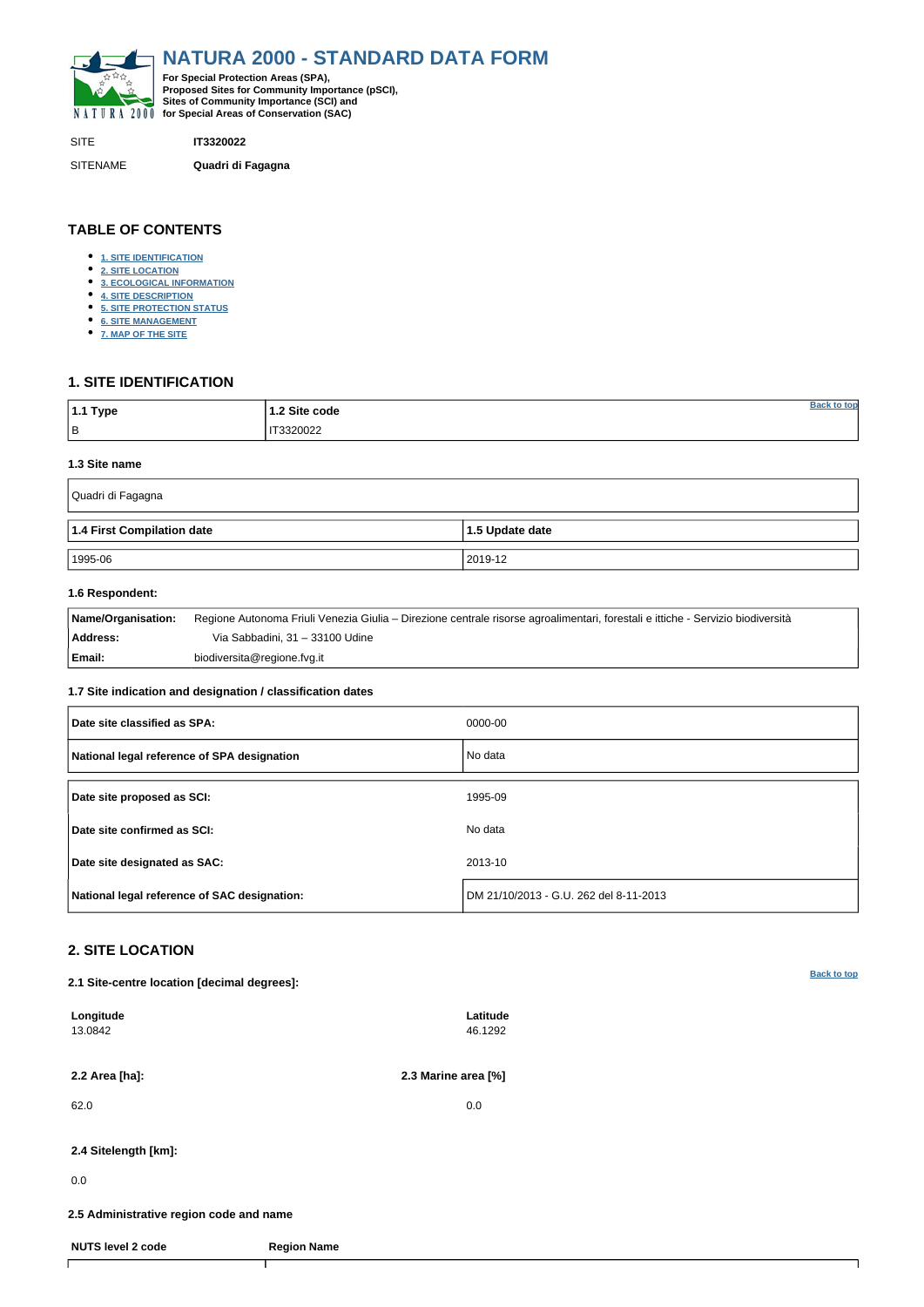### **2.6 Biogeographical Region(s)**

Continental (100.0 %)

# <span id="page-1-0"></span>**3. ECOLOGICAL INFORMATION**

#### **3.1 Habitat types present on the site and assessment for them**

**Annex I Habitat types Site assessment Code PF NP Cover [ha] Cave [number] Data quality A|B|C|D A|B|C Representativity Relative Surface Conservation Global** 3150 **D** 0.54 G D 3260 0.06 G G C C B B C 4030 0.27 G G D 62A0 8 3.65 G A C B B C 6410 0.92 G G C C C C C C 6430 3.73 G A C B A 7230 0.95 G G C C B B B 91E0 6.67 G B C B B 91L0<mark>8</mark> || || ||0.52 || || || ||O 92A0 3.55 G D

**PF:** for the habitat types that can have a non-priority as well as a priority form (6210, 7130, 9430) enter "X" in the column PF to indicate the priority form.

**NP:** in case that a habitat type no longer exists in the site enter: x (optional)

**Cover:** decimal values can be entered

**Caves:** for habitat types 8310, 8330 (caves) enter the number of caves if estimated surface is not available.

• Data quality: G = 'Good' (e.g. based on surveys); M = 'Moderate' (e.g. based on partial data with some extrapolation); P = 'Poor' (e.g. rough estimation)

### **3.2 Species referred to in Article 4 of Directive 2009/147/EC and listed in Annex II of Directive 92/43/EEC and site evaluation for them**

| <b>Species</b> |      |                                     |              |           | Population in the site |                |                |      |              |             | <b>Site assessment</b> |                |              |             |
|----------------|------|-------------------------------------|--------------|-----------|------------------------|----------------|----------------|------|--------------|-------------|------------------------|----------------|--------------|-------------|
| G              | Code | <b>Scientific Name</b>              | $\mathbf{s}$ | <b>NP</b> | T.                     | <b>Size</b>    |                | Unit | Cat.         | D.<br>qual. | <b>A B C D</b>         | A B C          |              |             |
|                |      |                                     |              |           |                        | Min            | <b>Max</b>     |      |              |             | Pop.                   | Con.           | Iso.         | Glo.        |
| B              | A028 | <b>Ardea cinerea</b>                |              |           | r                      | $\overline{2}$ | $\sqrt{5}$     | р    |              | G           | D                      |                |              |             |
| B              | A028 | Ardea cinerea                       |              |           | W                      | 31             | 80             |      |              | G           | $\mathsf C$            | $\overline{C}$ | $\mathsf C$  | $\mathsf C$ |
| B              | A029 | Ardea purpurea                      |              |           | $\mathbf{C}$           |                |                |      | R            | <b>DD</b>   | D                      |                |              |             |
| B              | A024 | <b>Ardeola ralloides</b>            |              |           | $\mathbf{C}$           |                |                |      | V            | DD          | D                      |                |              |             |
|                | 1092 | <b>Austropotamobius</b><br>pallipes |              |           | р                      |                |                |      | P            | DD          | D                      |                |              |             |
| Α              | 1193 | <b>Bombina variegata</b>            |              |           | р                      |                |                |      | $\mathsf C$  | <b>DD</b>   | $\mathsf C$            | $\sf B$        | $\mathsf{C}$ | $\mathsf C$ |
| В              | A031 | Ciconia ciconia                     |              |           | r                      | 15             | 15             | р    |              | G           | B                      | $\overline{C}$ | B            | B           |
| B              | A030 | Ciconia nigra                       |              |           | $\mathbf C$            |                |                |      | V            | <b>DD</b>   | D                      |                |              |             |
| B              | A082 | <b>Circus cyaneus</b>               |              |           | C                      |                |                |      | V            | <b>DD</b>   | D                      |                |              |             |
|                | 1071 | Coenonympha oedippus                |              |           | p                      |                |                |      | V            | DD          | $\mathsf C$            | $\mathsf C$    | B            | B           |
| В              | A027 | Egretta alba                        |              |           | W                      |                |                |      | V            | <b>DD</b>   | D                      |                |              |             |
| В              | A027 | Egretta alba                        |              |           | $\mathbf c$            | -1             | $\,6$          |      |              | G           | D                      |                |              |             |
| B              | A026 | Egretta garzetta                    |              |           | $\mathbf C$            |                |                |      | R            | <b>DD</b>   | D                      |                |              |             |
| B              | A026 | Egretta garzetta                    |              |           | W                      |                |                |      | V            | DD          | D                      |                |              |             |
| R              | 1220 | <b>Emys orbicularis</b>             |              |           | р                      |                |                |      | ${\sf R}$    | DD          | $\mathsf C$            | $\sf B$        | $\mathsf C$  | $\mathsf C$ |
| P              | 1714 | Euphrasia marchesettii              |              |           | р                      |                |                |      | P            | DD          | $\mathsf C$            | B              | B            | B           |
|                | 1065 | Euphydryas aurinia                  |              |           | р                      |                |                |      | $\mathsf C$  | DD          | B                      | $\overline{C}$ | $\sf B$      | B           |
| В              | A103 | <b>Falco peregrinus</b>             |              |           | р                      |                |                |      | R            | DD          | D                      |                |              |             |
| P              | 4096 | <b>Gladiolus palustris</b>          |              |           | p                      |                |                |      | R            | <b>DD</b>   | C                      | C              | С            | C           |
| В              | A022 | <b>Ixobrychus minutus</b>           |              |           | r                      | $\overline{2}$ | $\overline{2}$ | p    |              | G           | D                      |                |              |             |
| B              | A338 | Lanius collurio                     |              |           | r                      | $\overline{2}$ | $\overline{2}$ | p    |              | G           | D                      |                |              |             |
| B              | A073 | <b>Milvus migrans</b>               |              |           | r                      | $\mathbf 1$    | 1              | p    |              | G           | $\mathsf D$            |                |              |             |
| В              | A023 | <b>Nycticorax nycticorax</b>        |              |           | $\mathbf{C}$           |                |                |      | $\mathsf{R}$ | DD          | D                      |                |              |             |
| В              | A072 | Pernis apivorus                     |              |           | r                      |                |                |      | P            | DD          | D                      |                |              |             |
|                | 6177 | <b>Phengaris teleius</b>            |              |           | p                      |                |                |      | V            | <b>DD</b>   | $\mathsf C$            | $\overline{C}$ | B            | $\sf B$     |
| Α              | 1215 | Rana latastei                       |              |           | p                      |                |                |      | $\mathbf C$  | DD          | $\mathsf C$            | B              | $\mathsf{C}$ | $\mathsf C$ |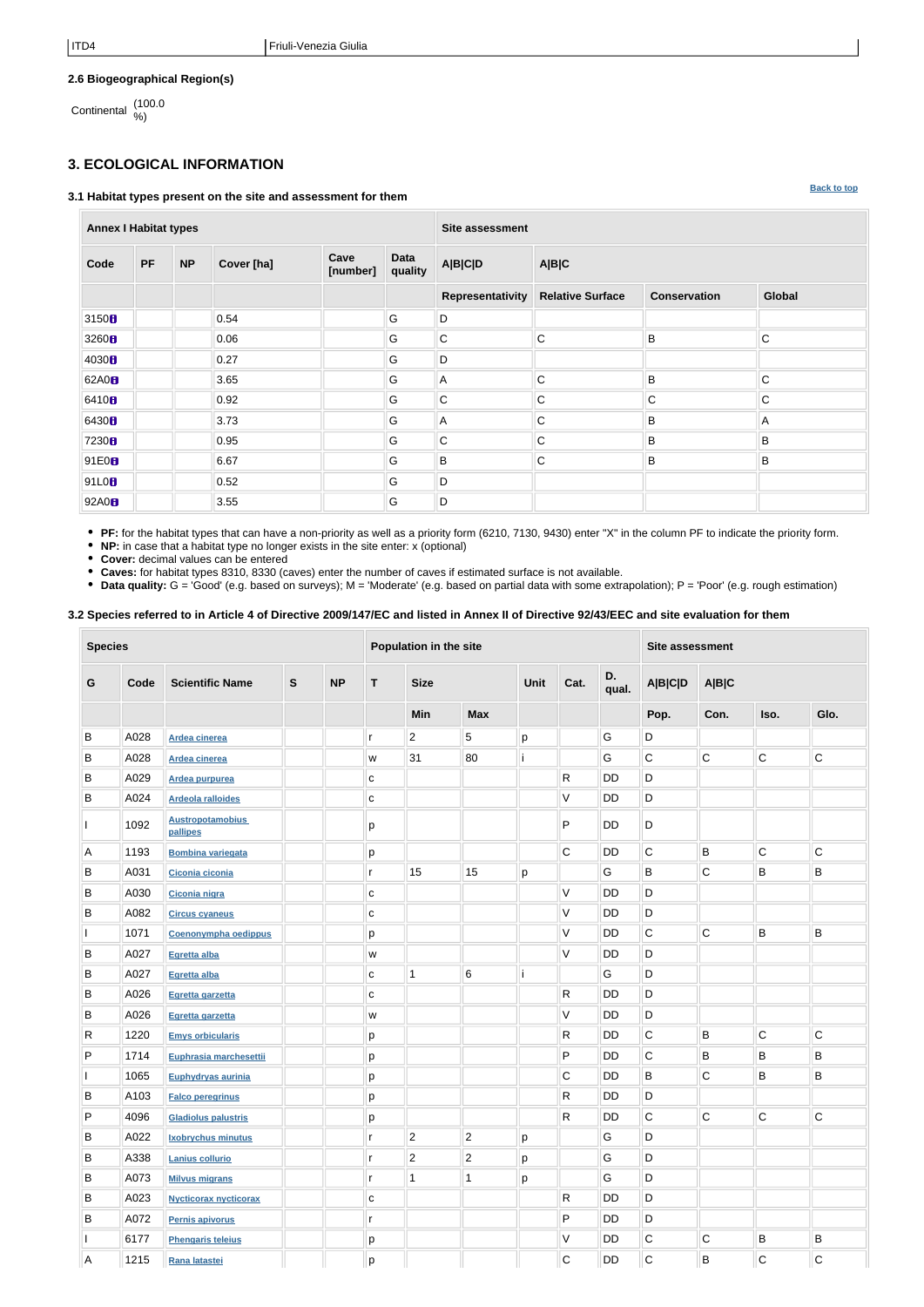| 1167 | riturus carnifex |  |  |  | DD |  |  |
|------|------------------|--|--|--|----|--|--|
| 1014 | $\mathbf{v}$     |  |  |  | DD |  |  |

- **Group:** A = Amphibians, B = Birds, F = Fish, I = Invertebrates, M = Mammals, P = Plants, R = Reptiles
- **S:** in case that the data on species are sensitive and therefore have to be blocked for any public access enter: yes
- **NP:** in case that a species is no longer present in the site enter: x (optional)
- **Type:** p = permanent, r = reproducing, c = concentration, w = wintering (for plant and non-migratory species use permanent)
- Unit: i = individuals, p = pairs or other units according to the Standard list of population units and codes in accordance with Article 12 and 17 reporting (see **[reference portal](http://bd.eionet.europa.eu/activities/Natura_2000/reference_portal)**)
- Abundance categories (Cat.): C = common, R = rare, V = very rare, P = present to fill if data are deficient (DD) or in addition to population size information
- Data quality: G = 'Good' (e.g. based on surveys); M = 'Moderate' (e.g. based on partial data with some extrapolation); P = 'Poor' (e.g. rough estimation); VP = 'Very poor' (use this category only, if not even a rough estimation of the population size can be made, in this case the fields for population size can remain empty, but the field "Abundance categories" has to be filled in)

#### **3.3 Other important species of flora and fauna (optional)**

• Unit: i = individuals, p = pairs or other units according to the standard list of population units and codes in accordance with Article 12 and 17 reporting, (see **[reference portal](http://bd.eionet.europa.eu/activities/Natura_2000/reference_portal)**)

| <b>Species</b>  |             |                                       | Population in the site |           |             |            | <b>Motivation</b> |                |                                |                         |                         |              |                           |                         |
|-----------------|-------------|---------------------------------------|------------------------|-----------|-------------|------------|-------------------|----------------|--------------------------------|-------------------------|-------------------------|--------------|---------------------------|-------------------------|
| Group           | <b>CODE</b> | <b>Scientific Name</b>                | $\mathsf{s}$           | <b>NP</b> | <b>Size</b> |            | Unit<br>Cat.      |                | <b>Species</b><br><b>Annex</b> |                         | <b>Other categories</b> |              |                           |                         |
|                 |             |                                       |                        |           | Min         | <b>Max</b> |                   | <b>C R V P</b> | IV                             | $\mathsf{V}$            | A                       | $\, {\bf B}$ | $\mathbf C$               | D                       |
| P               |             | <b>Baldellia ranunculoides</b>        |                        |           |             |            |                   | ${\sf P}$      |                                |                         | X                       |              |                           | $\mathsf X$             |
| $\mathsf{R}$    | 1283        | Coronella austriaca                   |                        |           |             |            |                   | R              | $\mathsf{X}$                   |                         |                         |              | $\boldsymbol{\mathsf{X}}$ | $\mathsf X$             |
| $\vert R \vert$ | 1281        | Elaphe longissima                     |                        |           |             |            |                   | R              | X                              |                         |                         |              | $\pmb{\times}$            | $\mathsf X$             |
| $\mathsf F$     |             | <b>Esox lucius</b>                    |                        |           |             |            |                   | P              |                                |                         | $\mathsf{X}$            |              |                           |                         |
| ${\sf P}$       |             | Gentiana pneumonanthe                 |                        |           |             |            |                   | P              |                                |                         | X                       |              |                           | $\mathsf{X}$            |
|                 | 1026        | <b>Helix pomatia</b>                  |                        |           |             |            |                   | P              |                                | $\mathsf{X}$            |                         |              | Χ                         | $\mathsf X$             |
| $\mathsf{R}$    | 5670        | <b>Hierophis viridiflavus</b>         |                        |           |             |            |                   | $\mathsf C$    | $\mathsf{X}$                   |                         |                         |              | X.                        | $\mathsf{\overline{X}}$ |
| P               |             | <b>Hottonia palustris</b>             |                        |           |             |            |                   | R              |                                |                         | $\mathsf X$             |              |                           | X                       |
| Α               | 5358        | <b>Hyla intermedia</b>                |                        |           |             |            |                   | С              |                                |                         |                         |              | X                         | X                       |
| ${\sf R}$       | 1263        | <b>Lacerta viridis</b>                |                        |           |             |            |                   | $\mathsf C$    | $\mathsf{X}$                   |                         |                         |              | X                         | $\mathsf X$             |
| M               | 1358        | <b>Mustela putorius</b>               |                        |           |             |            |                   | R              |                                | $\mathsf{\overline{X}}$ | $\mathsf X$             |              | X                         | $\mathsf X$             |
| P               |             | Plantago altissima                    |                        |           |             |            |                   | ${\sf R}$      |                                |                         | $\mathsf{\overline{X}}$ |              |                           |                         |
| $\vert R \vert$ | 1256        | <b>Podarcis muralis</b>               |                        |           |             |            |                   | $\mathbf C$    | $\mathsf{X}$                   |                         |                         |              | $\boldsymbol{\mathsf{X}}$ | $\mathsf X$             |
| Α               | 1209        | Rana dalmatina                        |                        |           |             |            |                   | $\mathsf C$    | X                              |                         |                         |              | $\pmb{\times}$            | $\mathsf X$             |
| A               | 1210        | Rana esculenta                        |                        |           |             |            |                   | $\mathbf C$    |                                | $\mathsf{\overline{X}}$ |                         |              | X                         | $\mathsf X$             |
| $\overline{A}$  | 1207        | Rana lessonae                         |                        |           |             |            |                   | $\mathsf C$    | X                              |                         |                         |              | X                         | $\mathsf X$             |
| P               |             | Rhynchospora alba                     |                        |           |             |            |                   | P              |                                |                         | X                       |              |                           |                         |
| F               |             | <b>Scardinius</b><br>erythrophthalmus |                        |           |             |            |                   | P              |                                |                         |                         |              |                           | X                       |
|                 |             | <b>Segmentina nitida</b>              |                        |           |             |            |                   | P              |                                |                         | $\pmb{\mathsf{X}}$      |              |                           |                         |
| P               |             | Senecio paludosus                     |                        |           |             |            |                   | $\mathsf P$    |                                |                         | $\mathsf{X}$            |              |                           |                         |
| ${\sf P}$       | 1900        | <b>Spiranthes aestivalis</b>          |                        |           |             |            |                   | P              | $\mathsf{X}$                   |                         | $\mathsf{X}$            |              | $\mathsf{X}$              | $\mathsf{X}$            |
| F               |             | <b>Tinca tinca</b>                    |                        |           |             |            |                   | P              |                                |                         |                         |              |                           | $\mathsf{X}$            |
|                 | 1033        | Unio elongatulus                      |                        |           |             |            |                   | $\sf P$        |                                | $\mathsf{X}$            |                         |              | X                         |                         |

**Group:** A = Amphibians, B = Birds, F = Fish, Fu = Fungi, I = Invertebrates, L = Lichens, M = Mammals, P = Plants, R = Reptiles

**CODE:** for Birds, Annex IV and V species the code as provided in the reference portal should be used in addition to the scientific name

**S:** in case that the data on species are sensitive and therefore have to be blocked for any public access enter: yes

**NP:** in case that a species is no longer present in the site enter: x (optional)

**Cat.:** Abundance categories: C = common, R = rare, V = very rare, P = present

**Motivation categories: IV, V:** Annex Species (Habitats Directive), **A:** National Red List data; **B:** Endemics; **C:** International Conventions; **D:** other reasons

# <span id="page-2-0"></span>**4. SITE DESCRIPTION**

#### **4.1 General site character**

| Habitat class    | % Cover |
|------------------|---------|
| N23              | 5.0     |
| N <sub>12</sub>  | 5.0     |
| N20              | 5.0     |
| N <sub>14</sub>  | 10.0    |
| N07              | 8.0     |
| N08              | 15.0    |
| N <sub>16</sub>  | 30.0    |
| $\overline{N10}$ | 10.0    |
|                  |         |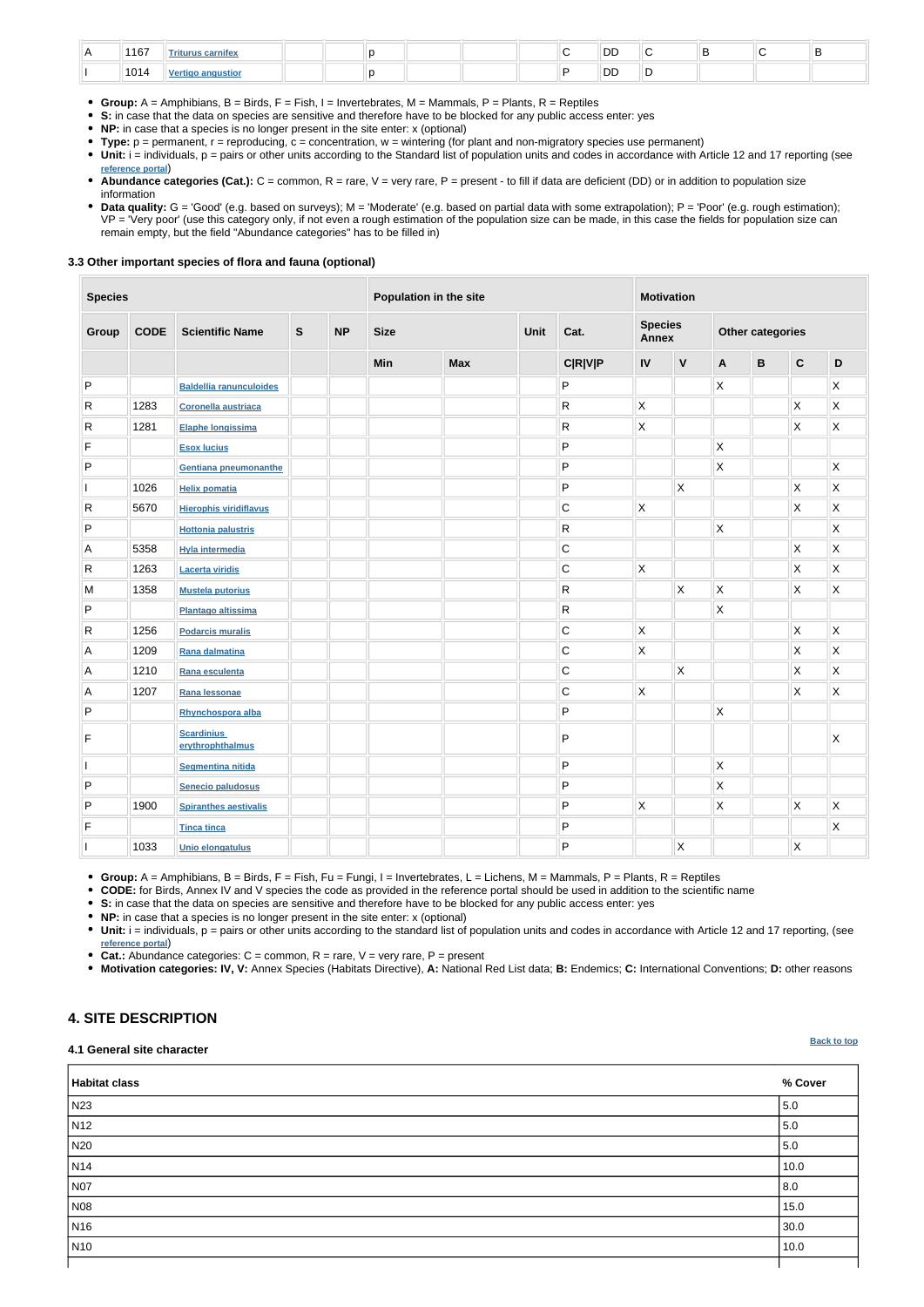| Positive Impacts |                                                           |                   |         |
|------------------|-----------------------------------------------------------|-------------------|---------|
| Rank             | Activities,                                               | <b>IPollution</b> | linside |
|                  | management [code]   (optional) [code]   / outside [i o b] |                   |         |

Rank:  $H = high$ ,  $M = medium$ ,  $L = low$ 

Pollution:  $N = N$ itrogen input, P = Phosphor/Phosphate input, A = Acid input/acidification,

 $T =$  toxic inorganic chemicals,  $O =$  toxic organic chemicals,  $X =$  Mixed pollutions

 $i = inside, o = outside, b = both$ 

| Negative Impacts        |                                 |                                |                            |
|-------------------------|---------------------------------|--------------------------------|----------------------------|
| Rank                    | Threats and<br>pressures [code] | Pollution<br>(optional) [code] | linside/outside<br>[i o b] |
| H                       | G05.06                          |                                |                            |
| M                       | G05.11                          |                                | b                          |
| lм                      | 101                             |                                | b                          |
| lм                      | D01.01                          |                                | b                          |
| IL                      | G02.01                          |                                | o                          |
| lм                      | J02.04                          |                                |                            |
| ℍ                       | F03.01                          |                                | b                          |
| $\overline{\mathsf{M}}$ | E01.04                          |                                | b                          |
| M                       | F <sub>02</sub>                 |                                | b                          |
| İМ                      | A01                             |                                | ď                          |
| lм                      | E03                             |                                |                            |

| N06                 | 14.U |
|---------------------|------|
| Total Habitat Cover | 100  |

#### **Other Site Characteristics**

Il sito, incluso tra la prima e la seconda cerchia di depositi morenici del ghiacciaio tilaventino, è costituito da una serie di prati umidi e di vasche rettangolari. Le vasche sono state create artificialmente per l'estrazione dell'argilla ed in seguito si sono riempite con l'acqua della falda freatica drenata. La vegetazione include entità acquatiche nonché lembi di bosco igrofilo. Vi è una certa concentrazione di specie rare legate agli ambienti umidi ormai scomparsi.

### **4.2 Quality and importance**

Si tratta di un sito molto caratteristico che contiene alcuni habitat acquatici (hottonieti) o umidi rari. Il sito è ornitologicamente importante a livello regionale per la presenza di specie nidificanti in ambiente boschivo e di zone umide relitte in area collinare. E? sito riproduttivo di Ardea cinerea. Sede del progetto di ricolonizzazione di Ciconia ciconia. Nella zona sono presenti Emys orbicularis, Rana latastei, Bombina variegata, Triturus carnifex, Vertigo angustior, Helix pomatia Maculinea teleius, Coenonympha oedippus e Euphydryas aurinia. E? stata rinvenuta nell'ambito del sito anche Segmentina nitida.

### **4.3 Threats, pressures and activities with impacts on the site**

The most important impacts and activities with high effect on the site

### **4.4 Ownership (optional)**

### **4.5 Documentation**

BULGARINI F., CALVARIO E., FRATICELLI F., PETRETTI F. & SARROCCO S., 1999. Libro Rosso degli animali d'Italia. Vertebrati. WWf Italia ed., Roma: 1-210. CERFOLLI F., PETRASSI F. & PETRETTI F., 2002. Libro rosso degli animali d'Italia. Invertebrati. WWF Italia ed., Roma: 1-83.DA CANAL M.T., MARCUCCI R. & TORNADORE N., 2003. Biocoenotic and karyological characterization of four upspring critical taxa of the eastern Po Plain (North-Eastern Italy). Plant Biosystems, 137(1): 21-28.DE LUISE G., 2006. I Crostacei decapodi di acqua dolce in Friuli Venezia Giulia. Recenti acquisizioni sul comportamento e sulla distribuzione nelle acque dolci della Regione. Venti anni di studi e ricerche. Ente Tutela Pesca del Friuli Venezia Giulia, Udine.DEL FAVERO R., POLDINI L., BORTOLI P.L., DREOSSI G., LASEN C., VANONE G., 1998. La vegetazione forestale e la selvicoltura nella regione Friuli-Venezia Giulia. Reg. Auton. Friuli-Venezia Giulia, Direz. Reg. delle Foreste, Servizio Selvicoltur 1 pp. 440, 2: 1- 303, I-LIII, 61 grafici, Udine.FASOLA M., ALBANESE G., AsOER, BOANO G., BONCOMPAGNI E., BRESSAN U., BRUNELLI M., CIACCIO A., FLORIS G., GRUSSU M., GUGLIELMI R., GUZZON C., MEZZAVILLA F., PAESANI G., SACCHETTI A., SANNA M., SCARTON F., SCOCCIANTI C., UTMAR P., VASCHETTI G. & VELATTA F. GALEOTTI P. (ed.), 2007. Le garzaie in Italia, 2002. Avocetta, 31: 5-46FEOLI E., CUSMA T., 1974. Sulla posizione sistematica di Euphrasia marchesettii Wettst.. Giorn. Bot. Ital. 108 (3-4): 145-154.FORNACIARI G., 1971. Torbiera di Fagagna. In: PEDROTTI F. (ed.), Censimento dei biotopi di rilevante interesse vegetazionale meritevoli di conservazione in Italia, Gruppo Cons. Nat. S.B.I., 1, scheda 7-1, Camerino.GHIRELLI L., MARCUCCI R., SBURLINO G., 1995. Osservazione su Euphrasia marchesettii Wesst. e sulla posizione sintassonomica. Fitosociologia 29: 59-65.HUEMER P., MORANDINI C., 2005. Wetlands Habitats in Friuli Venezia Giulia: relict areas of biodiversity for lepidoptera. Gortania, Atti Mus. Civ. St. Nat., Udine, 27: 137-226.MARCHIORI S., SBURLINO G. & SILLANI L., 1983. Contributo alla conoscenza della flora e della vegetazione dei "Quadri" di Fagagna (UD). Atti Mus. civ. St. Nat. Trieste, 35:65-79.MARCHIORI S., SBURLINO G., 1982. I prati umidi dell'anfiteatro morenico del Tagliamento (Friuli - Italia nord-orientale). Doc. Phytosoc. 7: 199-222.ORIOLO G., DEL FAVERO R., SIARDI E., DREOSSI G.,& VANONE G., 2012. Tipologie dei boschi ripariali e palustri in Friuli Venezia Giulia. Regione Autonoma Friuli Venezia Giulia.PERCO F., 1985. Progetto di ricolonizzazione della Cicogna bianca nell'area dei "Quadri di Fagagna". Comunità Collinare del Friuli. S. Daniele, (Udine).POLDINI L., 1977. Centaurea forojuliensis, della sect. Jacea DC. s. str., nuova entità dal Friuli. Giorn. Bot. Ital. 111(6): 368.POLDINI L., 2002. Nuovo atlante corologico delle piante vascolari nel Friuli Venezia Giulia Regione FVG, Università di Trieste.POLDINI L., ORIOLO G., VIDALI M., TOMASELLA M., STOCH F., OREL G. (2006) Manuale degli habitat del Friuli Venezia Giulia. Strumento a supporto della valutazione d'impatto ambientale (VIA), ambientale strategica (VAS) e d'incidenza ecologica (VIEc) (Corredato dalla cartografia degli habitat FVG della Laguna di Grado e Marano). Region. Autonoma Friuli Venezia Giulia – Direz. Centrale ambiente e lavori pubblici – Servizio valutazione impatto ambientale, Univ. Studi Trieste – Dipart. Biologia, http://www.regione.fvg.it/ambiente/manuale/home.htmSBURLINO G., POLDINI L., VENANZONI R., GHIRELLI L., 2011. Italian black alder swamps: Their syntaxonomic relationships and originality within the European context. Pl. Biosyst. 145, Supplement: 148- 171SBURLINO G., TOMASELLA M., ORIOLO G., POLDINI L., 2004. La vegetazione acquatica e palustre dell'Italia nord-orientale. 1 - La classe Lemnetea Tüxen ex O. Bolòs et Masclans 1955. Fitosociologia 40 (2) suppl. 1.SBURLINO G., TOMASELLA M., ORIOLO G., POLDINI L., F. BRACCO, 2008. La vegetazione acquatica e palustre dell'Italia nord-orientale 2 - La classe Potametea Klika in Klika et V. Novák 1941. Fitosociologia 45(2): 3-41.SBURLINO G. & MARCHIORI S., 1981. Situazione attuale delle zone umide di Fagagna (UD). Giorn. Bot. Ital., 115 (2-3):168-169, Firenze.SBURLINO G., BRACCO F., BUFFA G., ANDREIS G., 1995. I prati a Molinia caerulea (L.) Moench della Pianura Padana: sintassonomia, sincorologia, ginecologia. Fitosociologia 29: 67-87.SBURLINO G., GHIRELLI L., 1994. Le cenosi a Schoenus nigricans del Caricion davallianae Klika 1934 nella Pianura Padana orientale (Veneto-Friuli). Studia Geobot. 14: 63-68. SBURLINO G., MARCHIORI S., 1985. Considerazioni sulle cenosi a Carex elata della Pianura Padana. Not. Fitosociol. 21: 23-34.STOCH F. (cur.), 2003. Monitoraggio della componente faunistica dei Biotopi Naturali del Friuli Venezia Giulia. Relazione finale, inedita, del Museo Friulano di Storia Naturale di Udine consegnata all'Azienda dei Parchi e delle Foreste della Regione Autonoma Friuli Venezia Giulia in base a convenzione.

# <span id="page-3-0"></span>**5. SITE PROTECTION STATUS (optional)**

**5.1 Designation types at national and regional level:**

| Code        | Cover [%] | Code        | Cover <sup>[%]</sup> | Code             | Cover [%] |
|-------------|-----------|-------------|----------------------|------------------|-----------|
| <b>IT99</b> | 13.0      | <b>IT30</b> | 210<br>- J4.U        | IT <sub>07</sub> | 35.0      |

**5.2 Relation of the described site with other sites:**

designated at national or regional level: